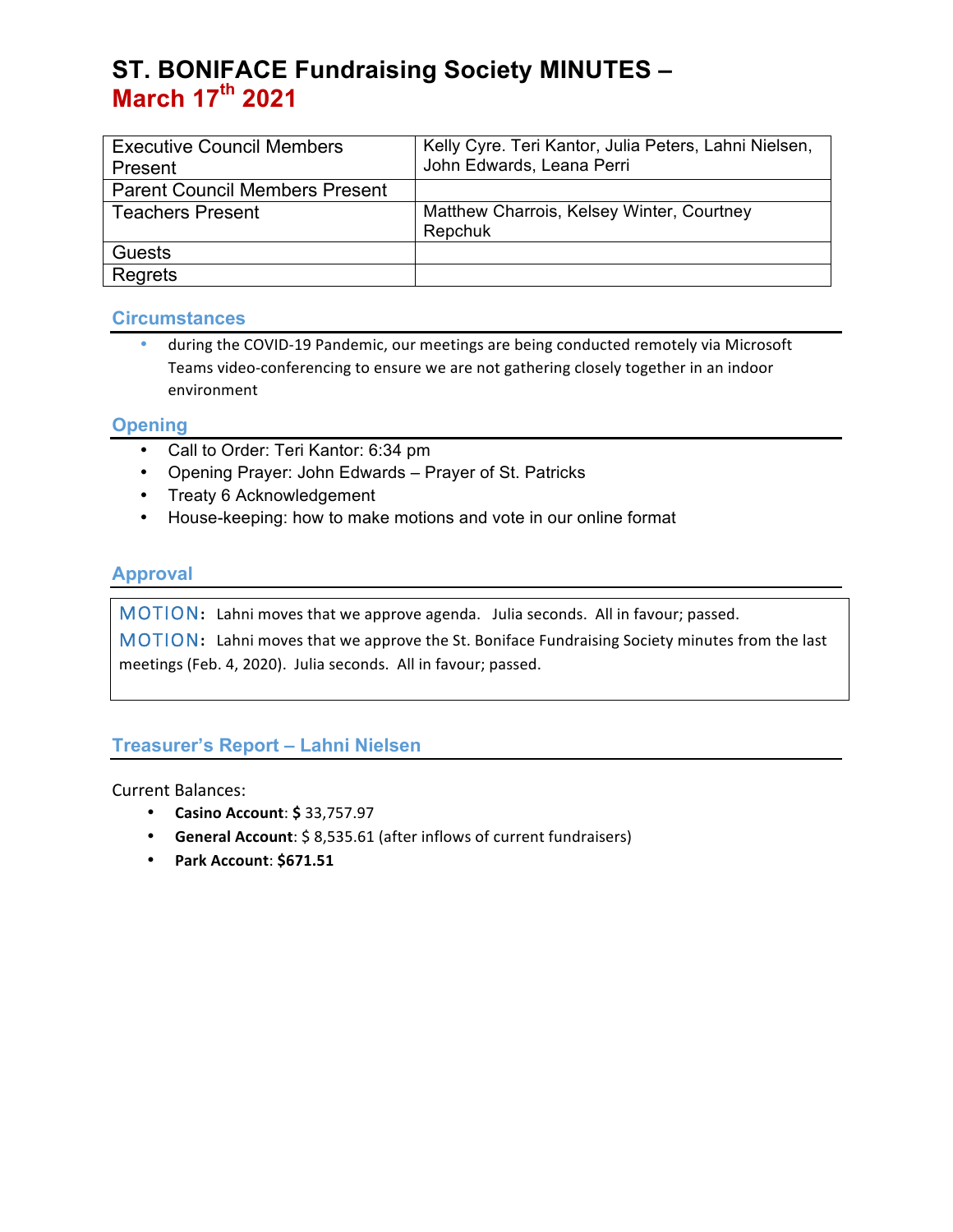# **ST. BONIFACE Fundraising Society MINUTES – March 17th 2021**

## **Fundraising Update –Teri Kantor**

- Recent fundraisers :
	- $\circ$  Purdy's for Easter raised around \$800
	- $\circ$  Bottle Drive raised almost \$650
- No casino date yet
- Recent fundraisers Local small businesses
	- $\circ$  Bottle Drive
- Thundervision masks for fall?
	- $\circ$  \$6 cost, could sell for \$10
	- o min order 50
	- $\circ$  still much is unknown about next year
	- o Kelly to look into her supplier

#### **Principal's Report**

See Old Business and New Business below

### **Old Business**

- $3<sup>rd</sup>$  Street Beat Refund
	- $\circ$  In the case of an audit, the refunded money needs to go back into the Casino account
	- $\circ$  Since the school has already 'used' those funds not realizing it was reconciled in last year's accounting, could the school reimburse us and then we donate the funds back in another area?

MOTION: Lahni moves that we commit \$3000.00 of refunded Casino Account funds to the purchase of Chromebooks. Teri seconds. All in favour; passed.

#### **New Business**

### Funds Request – Fabric Project – Kelsey & Matt

- potential fabric art project (sewing) with the Div. 2 classes
- Classy Threads  $-$  beginner sewing kits (fabric, thread, stuffing)
	- o Frog, emoji, football
	- $\circ$  \$12.75 each
- discussion around potentially supporting half the cost so other half would go to parents

MOTION: Teri moves that we use \$600.00 of Casino Account funds to the Fabric Art project. Lahni seconds. All in favour; passed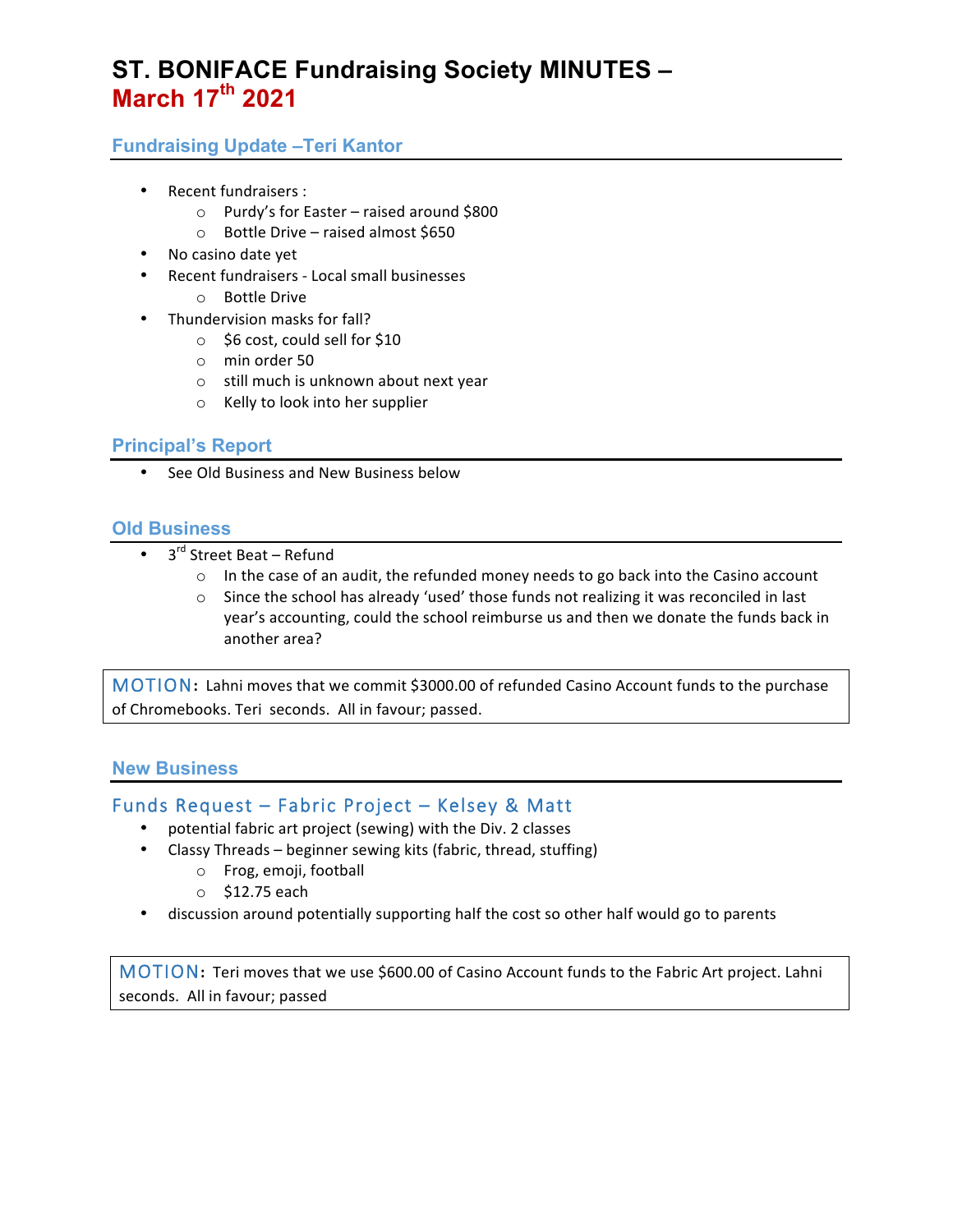# **ST. BONIFACE Fundraising Society MINUTES – March 17th 2021**

## Outside Mural – Matt

- west wall,  $48 \times 4$  feet (400+ tiles,  $8''$  each)
- total cost around \$1500
	- $\circ$  some grants might be available
	- $\circ$  community members could buy a tile
- since it would be classified as 'Infrastructure', any money contributed would need to come from the General Account
- Action Items:
	- o Teri will connect Matt with Kim (grant writer) to explore obtaining a grant for part of project

**Adjournment, 7:27 pm**

MOTION: Lahni moves that we adjourn the meeting. Julia seconds. All in favour; passed.